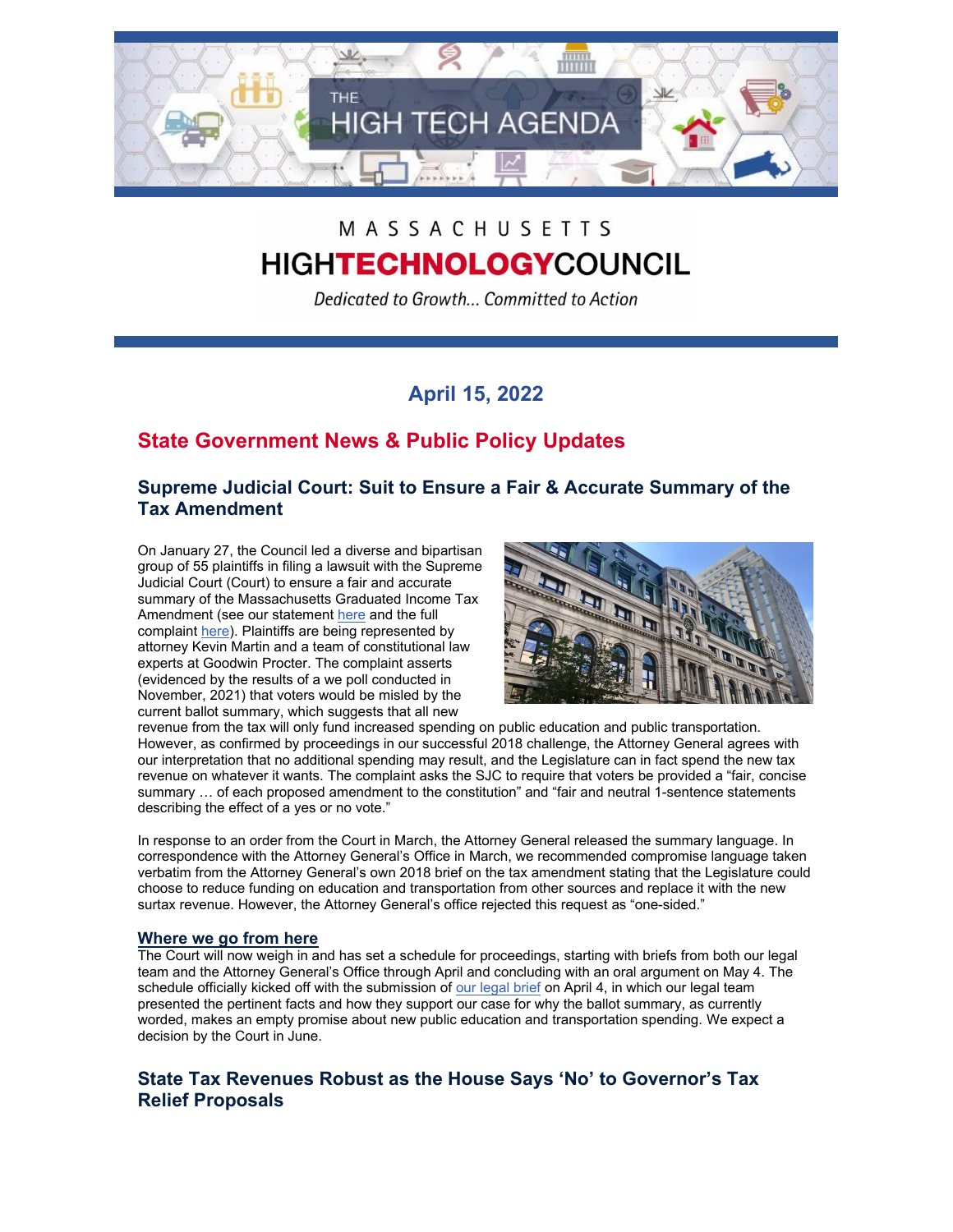Bolstered by sustained economic growth, state tax receipts continue to exceed projections by a considerable margin. The most recent reporting by the Department of Revenue noted that as of the end of March 2022—three quarters into the current fiscal year—tax collections are \$2.2 billion or 8.6 percent above benchmark. Consider, too, that the state has yet to figure out how to spend \$2.3 billion in remaining American Rescue Plan Act (ARPA) funds and is expecting \$9.5 billion in additional federal funds for infrastructure investments, which the Baker-Polito Administration is already working into their capital spending plans.



The rosy revenue picture should be a salient factor in discussions on Beacon Hill regarding the Governor's tax relief proposals. House leaders, however, decided

not to include the Governor's proposals in [their version of the FY23 budget,](https://malegislature.gov/Budget/FY2023/HouseWaysMeansBudget/Ways_Means_Final_Budget) which they released to the public on April 13. The door on the Governor's tax measures isn't completely closed, however, as the House could decide to introduce tax-focused measures in a budget amendment or other legislation. The budget process moves to the Senate in May, at which time they will also have a say on tax relief.

As we have noted previously, tax policy is one of many frontiers for growing competitiveness between states today—and it's important that Massachusetts not fall behind the curve. [The Council supports](https://www.mhtc.org/wp-content/uploads/2022/03/03.02.2022_MHTC-Statement-on-Gov.-Bakers-Tax-Relief-Proposals-to-Maintain-MA-Competitiveness_Final-1.pdf) the Governor's tax relief proposals as reasonable steps to advance our competitiveness at a time when many states are similarly experiencing significant revenue growth and are revising their tax policies. According to the Tax Foundation's [February analysis of state tax reform proposals,](https://taxfoundation.org/2022-state-tax-reform/) 40 states in active session by February showed a "flurry of activity on taxes" with tax relief at the center of most states' policy debates. Massachusetts is noted as being just one of two states with serious initiatives to raise taxes (the other being Hawaii). More recently, governors and state lawmakers from both sides of the partisan aisle have been advocating for gas tax relief measures as consumers feel pain at the pump. An important observation about states' tax relief initiatives is that many of them have been proposed by Democratic leaders and not just Republicans. As Jared Walczak of the Tax Foundation noted in [a February POLITICO report,](https://www.politico.com/news/2022/02/21/state-tax-cuts-00009451) 2022 is "shaping up to be the year of the bipartisan tax cut."

## **Policy-Related News**

On March 30, the Council gave testimony in support of [House Bills 4375 and 4376,](https://www.mhtc.org/wp-content/uploads/2022/04/MHTC-testimony-on-H4375-H.4376.pdf) which would ensure app-based drivers remain independent contractors.

As we noted in our testimony, the Council supports this legislation because it would help Massachusetts retain a successful business model while ensuring workers maintain flexibility and receive new, robust benefits and protections.

The legislation would establish a framework to help the Commonwealth advance Massachusetts' competitiveness and strong talent pipelines: two efforts vital to our mission at the Council.



⬣ The House Ways and Means Committee released its FY23 budget recommendation Wednesday, April 13. The \$49.6 billion budget proposal is a \$1.4 billion (2.9%) increase over Governor Baker's proposed FY23 budget ("House 2"), leaving out tax relief but adding in a \$92 million increase for early education and childcare and a \$103 million increase in higher education spending, among other new spending items. House Ways and Means retained a number of education and workforce items from Governor Baker's budget that [the Council advocated for,](https://www.mhtc.org/wp-content/uploads/2022/04/MHTC-letter-to-HWM-re-FY23-budget_Chair-Michlewitz.pdf) including investments to augment the state's technical career training infrastructure and Early College programs.

*The Council will continue its review of the House Ways and Means' proposal as the Committee compiles amendments and brings its budget recommendation to the House floor for debate starting Monday, April 25.*

On March 17, the Baker-Polito Administration announced [a new \\$9.7 billion infrastructure bond bill,](https://www.statehousenews.com/content/docs/2022/03-18_Baker_Transpo_Bond_Bill.pdf) which includes \$3.6 billion to pursue federal grant program funding that would enable Massachusetts to unlock and secure funding through the federal Bipartisan Infrastructure Law (BIL). Notable proposals in the bond bill include \$6.2 billion for Highway, Transit, and Energy and Environmental Affairs (EEA) and \$3.3 billion for the Massachusetts Department of Transportation (MassDOT) and MBTA capital programs through 2026. This bill would help the Commonwealth make significant progress on the path to net-zero emissions by 2050, with \$850 million to purchase new, energy-efficient green line cars among other climate-mindful provisions.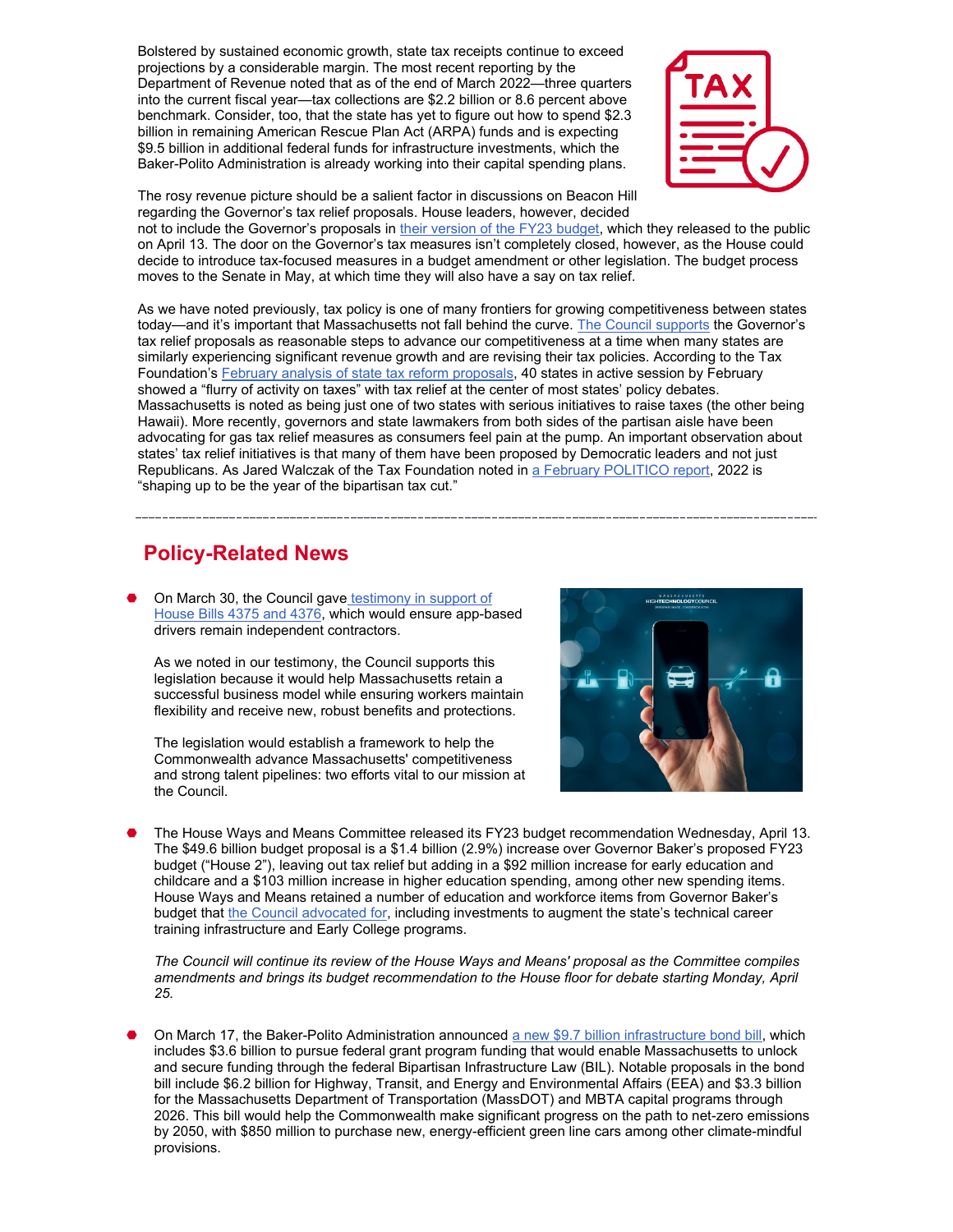- Massachusetts' annual STEM Summit is being held on April 28 as a hybrid event, with opportunities to participate virtually or in-person in regions across the Commonwealth. This year's Summit builds off the STEM Advisory Council's goals of creating and sustaining high-quality, integrated STEM pathways, and deepening employer and educator partnerships. Click [here](https://www.mass.gov/massachusetts-stem-summit-2022) to learn more and register for the 2022 Summit.
- ⬣ From late April to May, Massachusetts' workforce agencies, including MassHire Career Centers, Workforce Boards, and the Commonwealth Corporation, will be hosting a series of 10 regional employer roadshows to connect employers to new and existing workforce supports managed by the state. Click [here](https://www.mass.gov/futureskills-roadshows) to learn more about the roadshows and register.
- ⬣ In case you missed it: On February 22, the Council launched our new and improved version of **[MATTERS](https://www.mhtc.org/matters/)**! Make sure to check out our **[latest blog](https://www.mhtc.org/2022/03/02/what-matters-in-our-innovation-economy-and-workforce/)** exploring some of the ways both our **[50-State Competitiveness](https://www.mhtc.org/50-state-competitiveness-dashboard/)  [Dashboard](https://www.mhtc.org/50-state-competitiveness-dashboard/)** and new **[Technology Workforce Dashboard](https://www.mhtc.org/technology-workforce-dashboard/)** can help policymakers and others understand our state's innovation economy and technology talent.

# **RSVP Now! MHTC's 2022 Annual Meeting on 5/24**

**Registration for the [2022 Annual Meeting](https://www.eventbrite.com/e/mass-high-tech-councils-2022-annual-meeting-tickets-309983437807) is now open!** Join us on **Tuesday, May 24** as we celebrate 45 years of fostering innovation, economic prosperity, and job creation in the Commonwealth at the **Seaport Hotel** in Boston.

Doors will open at 11:00 AM ET for the luncheon reception, which will feature a keynote address from **Governor Charlie Baker**.

This year's program will also include comments from Council **Chair Bob Reynolds**, CEO and President of Putnam Investments, and a look at the Council's latest initiative, **[MassVision2050](https://www.mhtc.org/massvision2050/)**, preparing Massachusetts for the opportunities and challenges of tomorrow.

Unable to attend in person? No problem! The event will be live streamed as well. Sponsorship opportunities, including corporate tables, are available. Please contact **[Chris Anderson](mailto:chris@mhtc.org)** for more information and to reserve your sponsorship requests.

(You're *In*vited! **MASSACHUSETTS HIGH TECHNOLOGY COUNCIL'S** Governor Charlie Baker Keynote Address TUESDAY, MAY 24, 2022 / DOORS OPEN AT 11:00 AM THE SEAPORT HOTEL VIRTUAL LIVE STREAM

**[Click Here to Register](https://www.eventbrite.com/e/mass-high-tech-councils-2022-annual-meeting-tickets-309983437807) [View Annual Meeting Sponsorships](https://www.mhtc.org/wp-content/uploads/2022/04/Mass-High-Tech-Council-2022-Annual-Meeting-Sponsorship-Opportunities-1.pdf)**

## *A Special Thank You to All Our Sponsors to Date:*

**KEYNOTE SPEAKER SPONSOR** MEETING CO-SPONSORS  $\bullet$ mks **MONSTER** üKG CORPORATE HALF TABLE SPONSORS CASTLE КРМС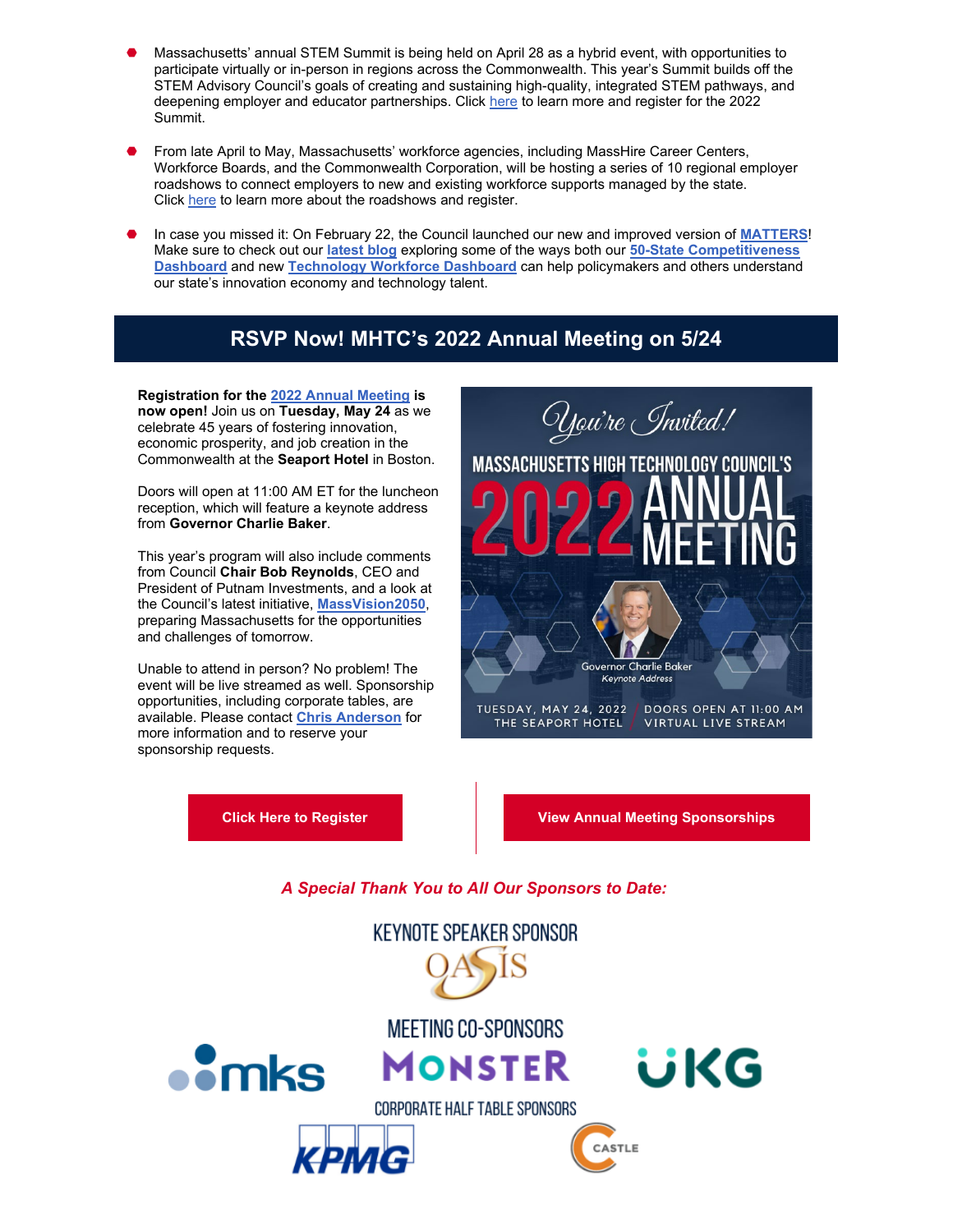## **First Directors Meeting of 2022**

On March 29, the Council held its first Board of Directors meeting of the year, hosted by Tom Colatosti at Oasis Systems. Directors were briefed on the status of the Council-led litigation to assure voters receive a fair and accurate summary of the proposed Tax Amendment to the Massachusetts Constitution and explored our revamped MATTERS platform, which consists of a revamped 50- State Competitiveness Dashboard and new Technology Workforce Dashboard. Council leaders also engaged in a robust discussion of [MassVision2050.](https://www.mhtc.org/massvision2050/)



## **MassVision2050:** *Generating Bold Ideas for Massachusetts' Future*

**[MassVision2050](https://www.mhtc.org/massvision2050/) (Mass2050)** is a groundbreaking, multi-year collaboration between private, public, and academic leaders to generate bold ideas and place Massachusetts at the forefront of forwarding thinking strategies for global issues. The inaugural program, *Blue Tech & Climate Resilience*, took place on April 12 and focused on the global climate challenge and innovative collaborations happening in the Commonwealth that are dedicated to developing and advancing new climate change solutions.

[McKinsey & Company](https://www.mckinsey.com/) Partner **Rory Clune** kicked off the virtual event with a data-driven look at climate resiliency, examining physical hazards and socioeconomic impacts with key metrics to help inform decision makers so that they can better understand, respond to, and mitigate the risks of climate change.

President and Director,





Chief Technology Officer, Woods Hole Oceanographic Institution Analog Devices, Inc.

**Nick Rotker** Chief BlueTech Strategist, The MITRE Corporation

**Rory Clune** Partner, McKinsey & Company

Attendees then heard from [Analog Devices' \(ADI\)](https://www.analog.com/en/index.html) Chief Technology Officer**, Dan Leibholz**, and [Woods Hole](https://www.whoi.edu/)  [Oceanographic Institution \(WHOI\)](https://www.whoi.edu/) President and Director, **Peter de Menocal**, who discussed the inextricable links between ocean and climate and why comprehensive climate action must include the ocean. As Leibholz and de Menocal noted, coordinated public-private partnerships are essential for deepening our understanding of the ocean. To solve and scale complex and urgent problems, we need diverse perspectives, skills, and technologies, which is one of the driving factors behind the **[Ocean & Climate](https://www.whoi.edu/ocia/)  [Innovation Accelerator \(OCIA\)](https://www.whoi.edu/ocia/)**. Launched by ADI and WHOI, OCIA is a first-of-its-kind consortium dedicated to generating and disseminating new knowledge and solutions at the intersection of ocean and climate science, engineering, communications, and action by bringing together the brightest minds in industry, academia, and philanthropy.

**[MITRE's](https://www.mitre.org/)** Chief BlueTech Strategist, **Nick Rotker**, provided participants with a look at the global 'Blue Economy,' which is predicted to grow at double the rate of the rest of the economy by 2030. With our unparalleled concentration of academia, industry, and government maritime expertise and infrastructure, Massachusetts is uniquely positioned to be a premier hub of maritime and undersea innovation as the global Blue Economy grows to \$3 trillion during this decade. Among the unique resources based in the Commonwealth that Rotker touched upon is **[MITRE's BlueTech Lab](https://bluetech.mitre.org/)**, a state-of-the-art, all-weather maritime test facility and collaborative laboratory for innovators and researchers to advance marine technology, strengthen climate resilience, and increase national security and safety. Created to break stovepipes and connect partners across academia, industry, and government in ways that have never been done before,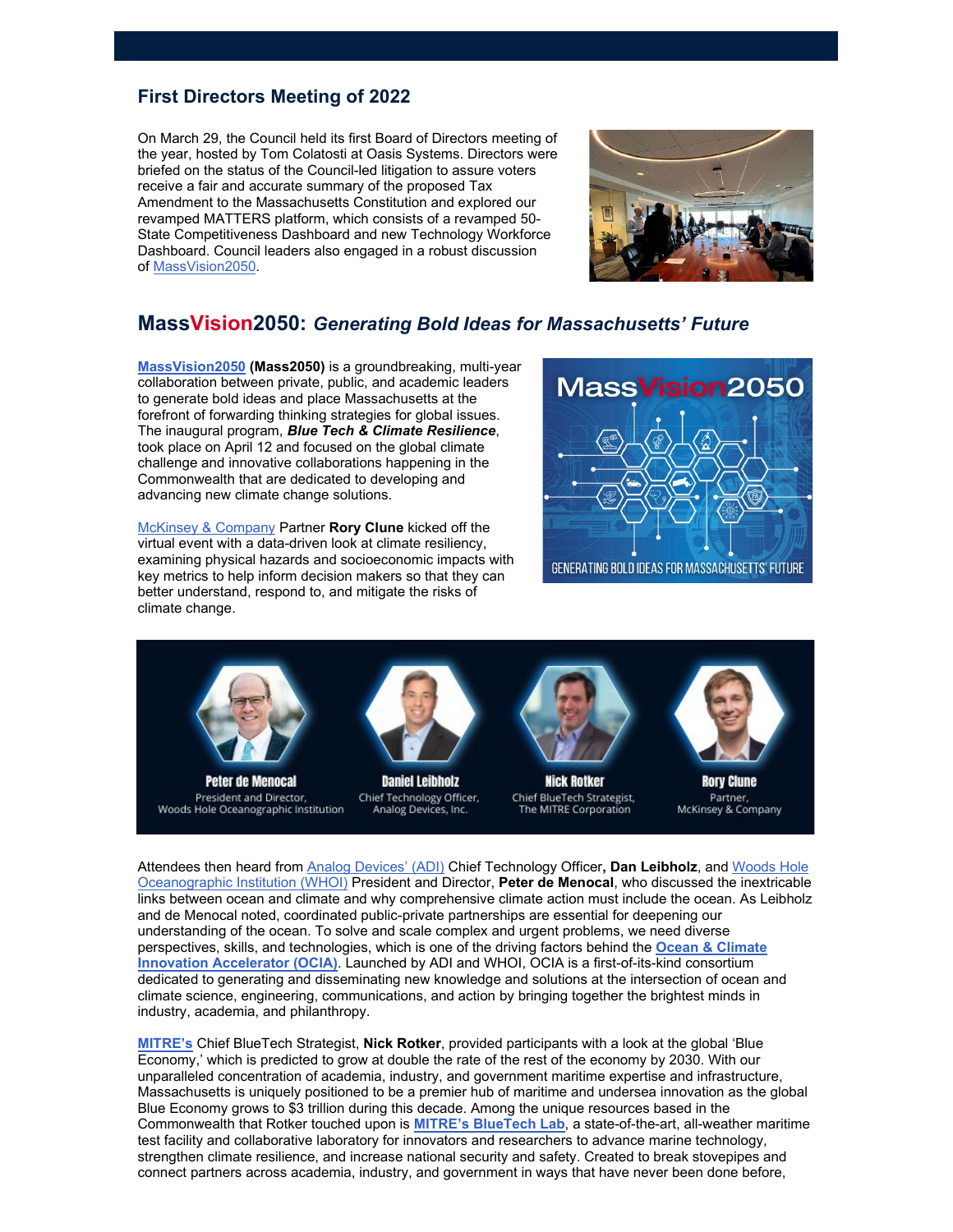MITRE's BlueTech Lab and capabilities help the community and the nation accelerate new solutions for national security and climate resiliency.

#### **Get Involved!**

#### **The Ocean & Climate Innovation Accelerator**

Please contact WHOI President and Director Peter de Menocal via email [pdemenocal@whoi.edu,](mailto:pdemenocal@whoi.edu) or call (508) 289-2500 to learn how your organization can join the consortium.

#### **MITRE's BlueTech Lab**

For more about working with or using MIRTE's BlueTech Lab, or to engage with the BlueSEA Coalition, email [bluetech@mitre.org.](mailto:bluetech@mitre.org)

#### **MassVision2050**

If you would like to get involved in this effort or learn more about it, please contact Chris Anderson at [chris@mhtc.org.](mailto:chris@mhtc.org)

### **Women in Leadership Group Mentoring Program Launches**

The Council's [Women in Leadership Group Mentoring Program](https://www.mhtc.org/women-in-leadership-group-mentoring/) kicked off in March. With 16 mentors and 32 mentees from Council member organizations forming eight mentoring groups, we're thrilled to have an enthusiastic and engaged inaugural cohort joining us for what we are confident will be a rewarding and impactful experience. Created to foster a culture of inclusion and belonging in our community, the innovative program matches mentors with mentees based on interests, career goals, industry focus, and more, allowing all involved to benefit from the experience while creating more meaningful connections within our membership base.

We would like to extend our gratitude to all those who applied to participate and to our 2022 WIL Sponsor **PTC** for making this program possible!

## **Participate in the Women in the Workplace 2022 Study**

Another key undertaking for the [Women in Leadership](https://www.mhtc.org/women-in-leadership/) initiative is a coordinated push for greater participation amongst MHTC member companies in the **[2022 Women in the Workplace study,](https://womenintheworkplace.com/) conducted by McKinsey & Company and Leanin.org.** This year, we are looking to obtain a substantive Massachusetts cohort to enable us to see how the Commonwealth compares to other states in helping advance the goal of gender and racial equity in the workplace.

Now in its 8th consecutive year, this research effort is **the largest comprehensive study of the state of women in corporate America.** The study provides participating organizations with benchmarks on talent pipeline, HR practices, and employees' experiences related to career advancement, and work-life issues through a gender and diversity lens. In addition to the data and



insights, individual member organizations will gain from participating in the study, the Council will host a program focused on the findings from the 2022 Women in the Workplace study when the report is released in late fall 2022. To watch our December 2021 virtual event, which explored key findings from the 2021 report, including mental and behavioral health and burnout, click [here.](https://vimeo.com/652659904) You can view key takeaways from the program [here](https://www.mhtc.org/wp-content/uploads/2021/12/Women-in-the-Workplace_Bold-Steps-to-Address-Burnout-the-Broken-Rung-Materials.pdf) and read the full 2021 report [here.](https://wiw-report.s3.amazonaws.com/Women_in_the_Workplace_2021.pdf)

#### **To participate, organizations must have at least 1,000 employees based in the U.S. or Canada, and complete the [application](https://www.surveys.online/jfe/form/SV_0Nj07Piaeux52ia) to confirm eligibility no later than April 30, 2022.**

#### **Participation details:**

- Participation in the study, customized excel output, industry-wide benchmark report and industry debrief sessions are delivered at no cost
- Your organization's data will be kept 100% confidential; only an aggregated view of the data is seen by anyone outside of the McKinsey Women in the Workplace team

If you have questions, please reach out to the survey team at [WorkplaceSurvey@Mckinsey.com.](mailto:WorkplaceSurvey@Mckinsey.com)

### **Council Staff Grows**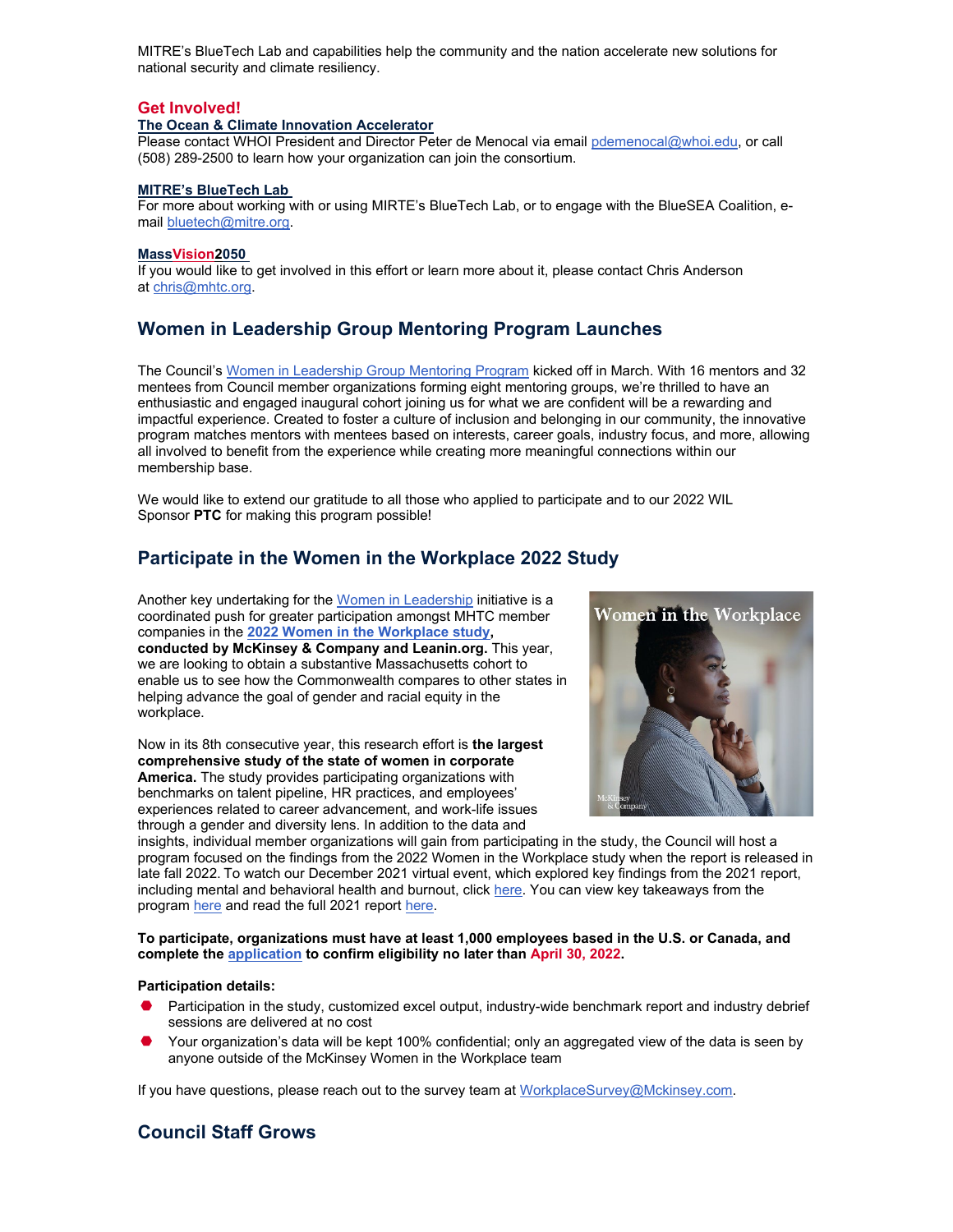We're pleased to welcome the newest member to the High Tech Council team: **[Anita Alden](https://www.linkedin.com/in/anita-alden-a96724/)**, who has joined us as Program Manager!

Anita is a seasoned professional with multi-faceted experience in the development of rich and diverse talent pipelines throughout her career. As Program Manager, she will help streamline and coordinate with the MHTC team to drive our Diversity, Equity and Opportunity Initiatives, Black Representation and Equity, Women in Leadership, and The School Series. Anita will also help execute our 2022 Annual Meeting and provide support for our newly launched initiative, MassVision2050.



We are thrilled to have Anita on board and look forward to her contributions to advancing the Council's mission of making Massachusetts the world's most attractive place in which to live and work, and in which to create, operate, and grow high technology businesses.

## **MHTC in the News**

- ⬣ [Massachusetts High Technology Council holding virtual forum on climate resilience,](https://www.berkshireeagle.com/business/mhtc-holding-virtual-forum-on-climate-resilience/article_ef4afd5a-b74a-11ec-895d-2f56887254b2.html) *Berkshire Eagle*, April 8, 2022
- ⬣ [Activists rally against ride share ballot initiative,](https://www.baystatebanner.com/2022/04/07/activists-rally-against-ride-share-ballot-initiative/) *The Bay State Banner*, April 7, 2022
- [New England Council members to speak at Climate Resilience Webinar next week,](https://www.newenglandcouncil.com/news-article/new-england-council-members-to-speak-at-climate-resilience-webinar-next-week/) New England Council, April 7, 2022
- ⬣ [Report: Millionaires' tax a 'blank check' for Beacon Hill,](https://www.salemnews.com/news/report-millionaires-tax-a-blank-check-for-beacon-hill/article_016b7874-a711-11ec-839c-7f7a42dfc708.html) *The Salem News*, March 19, 2022
- ⬣ [New names, fresh faces in battle over gig worker status in Mass.,](https://www.bizjournals.com/boston/news/2022/03/17/new-names-new-faces-in-battle-over-gig-worker-sta.html) *Boston Business Journal,* March 17, 2022

## **Support the Council**

We are pleased to offer a variety of high-impact, high-visibility sponsorship, and partnership opportunities. The benefits, programs, and resources outlined in our [2022 MHTC Sponsorship Opportunities](https://www.mhtc.org/wp-content/uploads/2022/04/Mass-High-Tech-Council-2022-Sponsorship-Opportunities-1.pdf) provide members with the chance to encompass their brand with the High Tech Council's mission, values, and priorities while also supporting the growth of Massachusetts' innovation ecosystem. As a sponsor, you are directly investing in the resiliency and long-term strength of the Massachusetts economy and enhancing the quality of life in our great state. To learn more and reserve your 2022 sponsorship request, please contact [Chris Anderson.](mailto:chris@mhtc.org)

## **MHTC Member Corner**

### **Please join us in welcoming our new members, [AJS Consulting Company](https://ajsccllc.com/) and [The](https://www.rmrgroup.com/Home/default.aspx)  [RMR Group!](https://www.rmrgroup.com/Home/default.aspx)**





**A Tribute to MHTC Director & UMass Lowell Chancellor Jacqueline Moloney**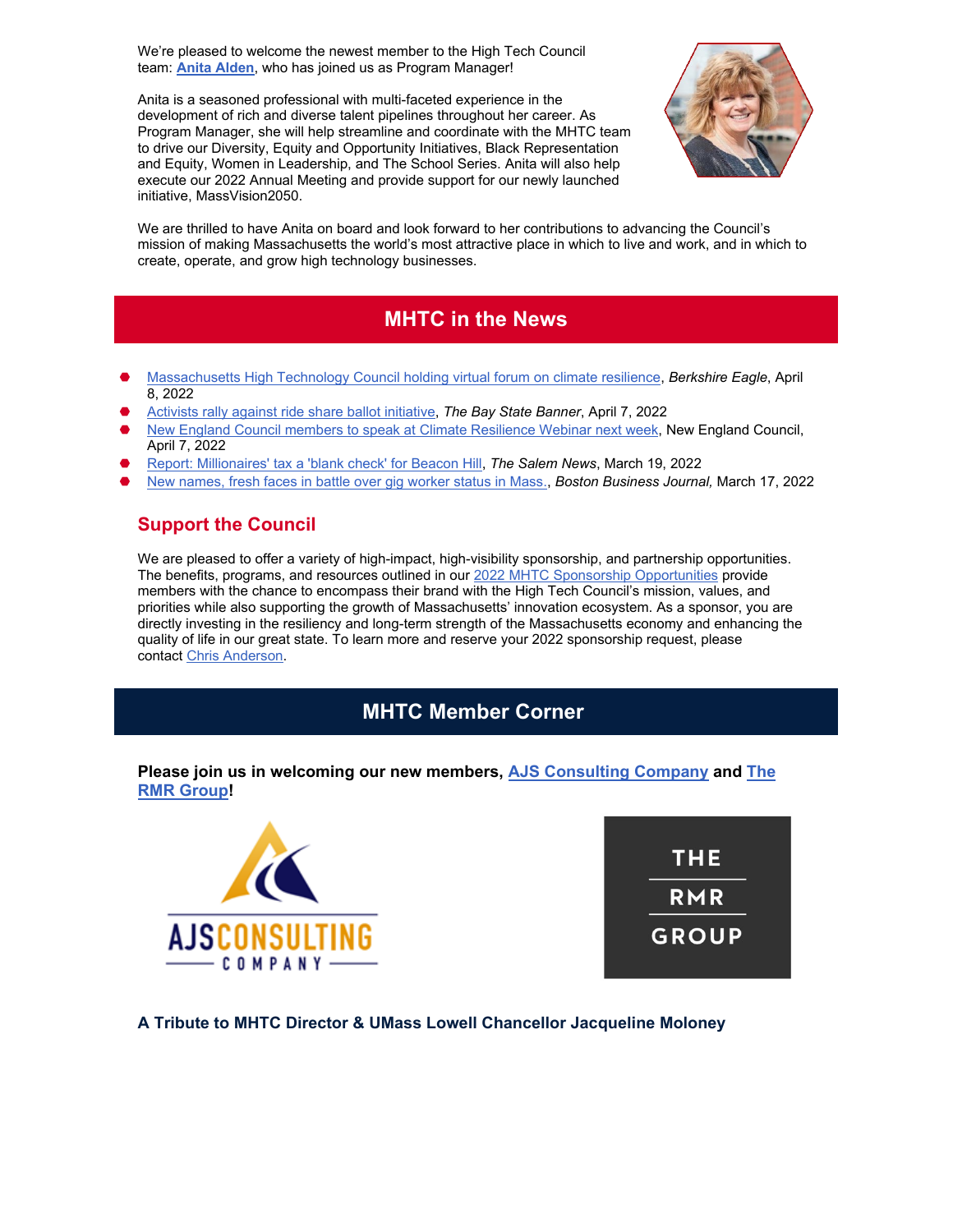After serving as chancellor for seven years during a period of unprecedented growth and transformation at UMass Lowell, Jacquie Moloney will step down in June and rejoin the faculty. A national leader in innovation in higher education, she is the first woman to serve as chancellor in the history of the university.

Jacquie has served on the High Tech Council's Board of Directors since 2015 years and has provided

invaluable insight into how we approach talent development and workforce challenges. We are grateful for her thoughtful guidance, ideas, dedication, and advocacy for the Council during her tenure.

On **Thursday, May 5, at 5:30 pm ET**, the school will host a dinner at the Tsongas Center at UMass Lowell to celebrate her legacy and the indelible mark her leadership has made on UML and the community.

To learn more and register, visit [UMass Lowell Alumni Online Community - A Tribute to Chancellor Jaqueline](https://www.alumni.uml.edu/s/1355/lowell/rd16/interior.aspx?sid=1355&gid=4&pgid=9603&content_id=16107&utm_source=sfmc&utm_medium=email&utm_campaign=FY22_ChancellorTribute-E1_05052022&utm_term=https%3a%2f%2fwww.alumni.uml.edu%2fs%2f1355%2flowell%2frd16%2finterior.aspx%3fsid%3d1355%26gid%3d4%26pgid%3d9603%26content_id%3d16107&utm_id=308562&sfmc_id=62791338&appealcode=)  [Moloney \(uml.edu\).](https://www.alumni.uml.edu/s/1355/lowell/rd16/interior.aspx?sid=1355&gid=4&pgid=9603&content_id=16107&utm_source=sfmc&utm_medium=email&utm_campaign=FY22_ChancellorTribute-E1_05052022&utm_term=https%3a%2f%2fwww.alumni.uml.edu%2fs%2f1355%2flowell%2frd16%2finterior.aspx%3fsid%3d1355%26gid%3d4%26pgid%3d9603%26content_id%3d16107&utm_id=308562&sfmc_id=62791338&appealcode=) If you cannot attend, you can still make a gift to support students in honor of her legacy through the [Moloney Student Fellowships fund.](https://www.mhtc.org/wp-content/uploads/2022/04/Moloney-Student-Fellowships.pdf) Established by Jacquie and her husband Ed as part of the Moloney family legacy and as one of her final fundraising initiatives as chancellor, the Moloney Student Fellowships fund was created to help close financial gaps. The goal is to provide leadership opportunities for students through the Moloney Student Fellowship Fund, which will award stipends to students so they can accept unpaid internships with nonprofits, campus initiatives, entrepreneurial ventures, and other opportunities, so they have the chance to discover the work that they are meant to do.

## **Member Awards & Honors**

| 6 MHTC Members Make Fortune's 100 Best Companies to Work For List                                              |
|----------------------------------------------------------------------------------------------------------------|
| <b>MKS Becomes #1 Market Leader in RF Power Supplies</b>                                                       |
| Progress Takes First Place in G2 Spring 2022 Grid Report for Managed File<br><b>Transfer (MFT)</b>             |
| <b>Manufacturing awards: Waters Corp. mentors students from diverse</b><br><b>backgrounds</b>                  |
| <b>UMass Lowell Remains at Top in MA Sustainability Ranking</b>                                                |
| Pegasystems Receives Multiple Awards Recognizing Technology Innovation and Organizational<br><b>Excellence</b> |
| CGI named a 2022 Top Workplace in the U.S.                                                                     |
| <b>CGI recognized as Emerging Partner of the Year by MuleSoft</b>                                              |
| <b>UKG Earns Top Honors from Customers with Influential Review-Based Award Wins</b>                            |
| <b>Middle Market Executive of the Year: Corey Thomas</b>                                                       |
| 7 MHTC Members Listed in Business Journals' Middle Market Leaders                                              |

**[Babson College Ranks #1 for best MBA for Entrepreneurship for the 29th year in a row](https://www.usnews.com/best-graduate-schools/top-business-schools/entrepreneurship-rankings)**

### **Member News**

- ⬣ **[UKG Partners with Leading Cancer Center to Deliver World-Class](https://www.ukg.com/about-us/newsroom/ukg-partners-leading-cancer-center-deliver-world-class-employee-experience)  [Employee Experience](https://www.ukg.com/about-us/newsroom/ukg-partners-leading-cancer-center-deliver-world-class-employee-experience)**, UKG Newsroom, April 13, 2022
- ⬣ **[Rocket Software announces partnership with Boston Red Sox](https://www.mlb.com/press-release/rocket-software-announces-partnership-with-boston-red-sox)**, MLB Newsroom, April 12, 2022
- ⬣ **[Brightstar-backed ERC merges with Oasis Systems,](https://www.pehub.com/brightstar-backed-erc-merges-with-oasis-systems/)** PE Hub, April 13, 2022
- ⬣ **["Ask, don't assume"; Jane Steinmetz, Ernst & Young, shares her thoughts on supporting women](https://www.bizjournals.com/boston/news/2022/04/12/ask-don-t-assume-jane-steinmetz-ernst-young.html)  [in the financial industry](https://www.bizjournals.com/boston/news/2022/04/12/ask-don-t-assume-jane-steinmetz-ernst-young.html)**, *Boston Business Journal*, April 12, 2022
- ⬣ **[Intel, Micron, and Analog Devices Join MITRE Engenuity's Semiconductor Alliance to Define](https://www.businesswire.com/news/home/20220406005283/en)  [Principles for Joint Research and Collaboration](https://www.businesswire.com/news/home/20220406005283/en) for a More Resilient U.S. Semiconductor [Industry](https://www.businesswire.com/news/home/20220406005283/en)**, Business Wire, April 6, 2022